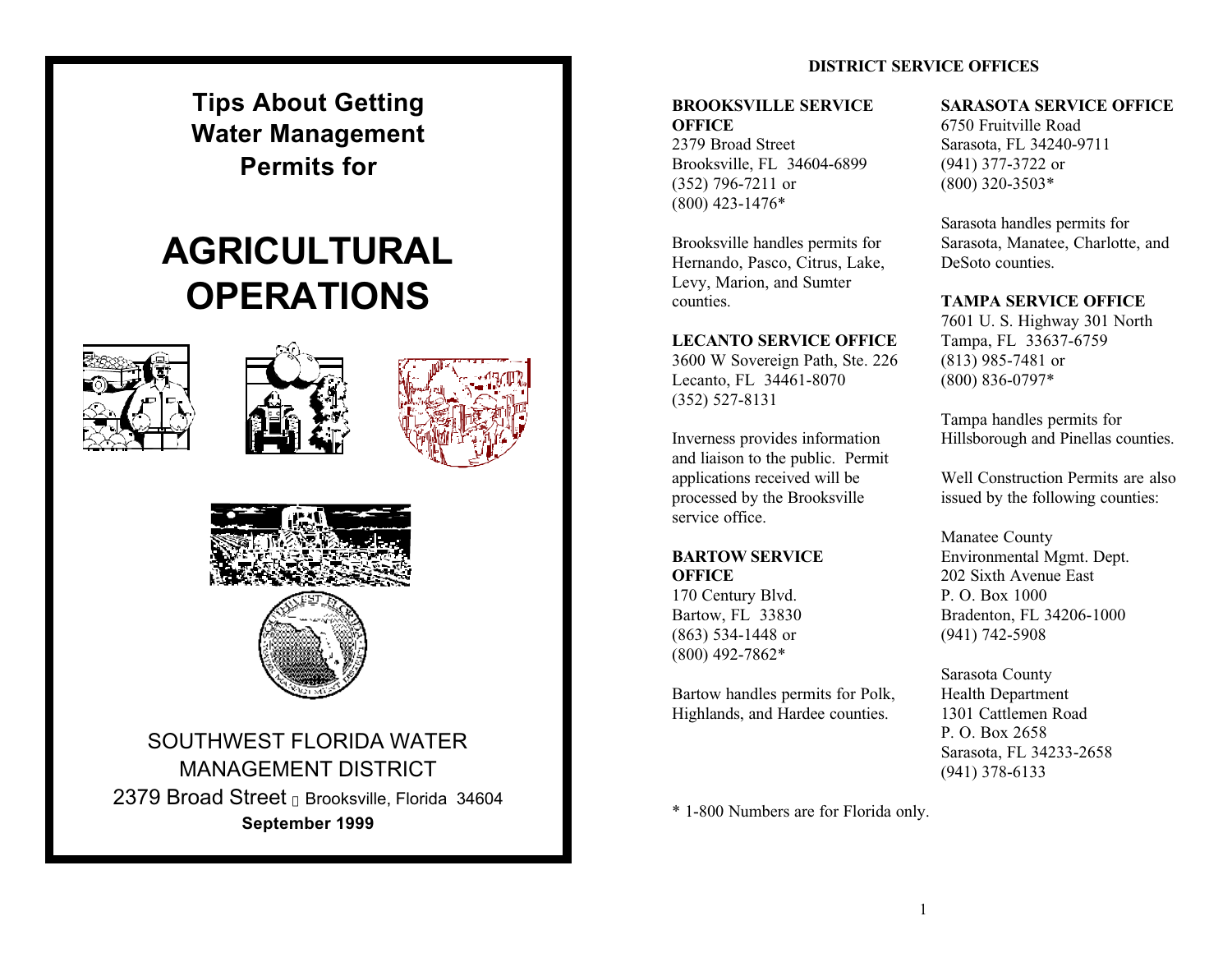

## **Managing Our Water Resources**

Florida's water resources belong to all of us. Water resources are managed by the State's water management districts, because water is a limited resource that needs protection. As the demand for water continues to rise, it must be wisely allocated and carefully used to ensure present and future generations have safe, reliable and adequate supplies. Water allocation and resource oversight are accomplished in west central Florida through the regulation programs of the Southwest Florida Water Management District (District).

This brochure is intended to help farmers determine when they may need a permit from the District for water related activities associated with their agricultural operations. It summarizes some of the basic information needed to process the required permits. The guidance expressed also helps explain the farmer's rights and obligations, as well as those of the District.

The information provided here applies to permits issued by the District. Applicants are advised, and may be reminded by their consultant or District staff, that further regulatory information and assistance may be needed, if additional permits are required by other federal, state or local agencies.

Following the advice presented here does not guarantee issuance of a permit, because each application has unique characteristics and must be evaluated on its own merits. These tips are intended to give the applicant a general idea of what to expect from the District during permitting -- and what is expected from the applicant. Further information and assistance can be obtained by calling the District regulation service office that handles permits in the county in which the agricultural operation is located.

#### **Why Does The District Issue Permits?**

The District issues permits to manage the quantity of surface and ground water used, to reduce pollution of water supplies, to keep track of how much water is being used throughout the District's 16-county area, and to protect associated property and environmental resources from harmful activities. This permitting protects the water needs of the public, existing and future users, as well as the environment.



## TIPS ABOUT GETTING WATER MANAGEMENTPERMITS FOR *AGRICULTURAL OPERATIONS*

The District's authority to issue permits is contained in Chapter 373 of the Florida Statutes. Those statutory policies are the basis for the District's permitting rules, which spell out in detail how permit applications will be evaluated. Fees are levied to offset the costs of processing and reviewing the applications. These fees vary according to the type of permit and the size of the proposed project.

A permit represents a contract between the land owner or permittee and the District. Failing to obtain a permit, if one is required, or to comply with the conditions of a permit, can result in enforcement actions such as fines and other legal action.

#### **What Kinds Of Permits Does The District Issue?**

The District issues three main types of permits -- (1) water use, (2) well construction, and (3) environmental resource or surface water. Within those main categories are two tiers: general and individual permits. General permits are issued for water quantities or surface water impacts below a specified level and are approved by District staff. Individual permits typically involve larger quantities or impacts and require approval of the District Governing Board.

**A Water Use Permit (WUP)** allows a user to withdraw a specified amount of water, either from a ground water well or from a surface water source. The water can be used to irrigate crops, nursery stock or golf courses; to provide water needed for livestock; to operate industrial and mining activities; and for public drinking supply.

**A Well Construction Permit (WCP)** is required prior to the drilling or construction of a new well, and the repair or plugging of an existing well. WCPs ensure that wells are constructed by qualified contractors to meet safety, durability and resource protection standards.

**An Environmental Resource Permit (ERP)** must be obtained before beginning any construction activity that would affect wetlands, alter surface water flows, or contribute to water pollution. An ERP is needed to regulate activities such as dredging and filling in wetlands, construction of drainage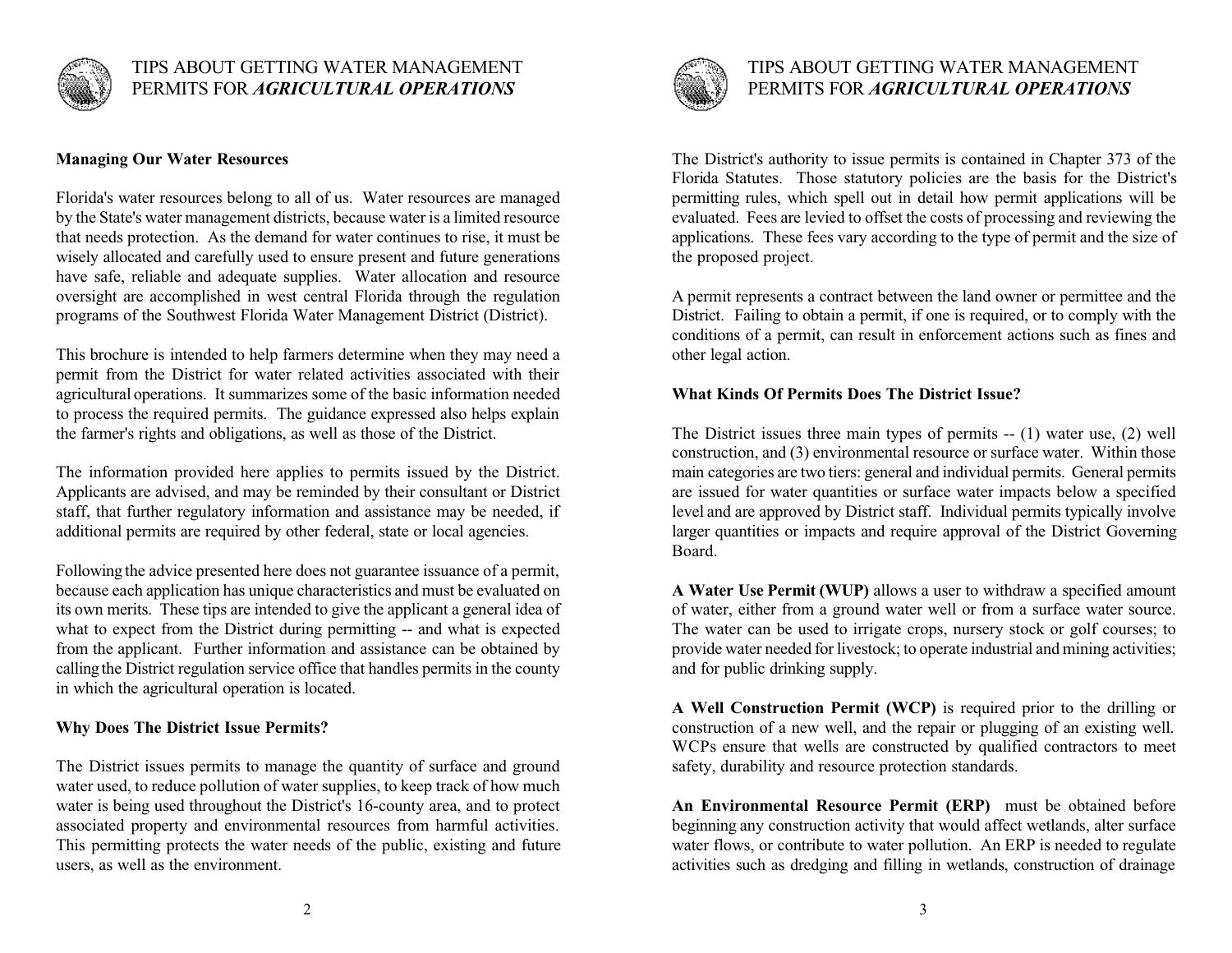

facilities, stormwater containment and treatment, construction of dams or reservoirs, and other activities affecting state waters. The ERP combines wetland resources permitting and management and storage of surface water permitting into a single permit in an effort to streamline the permitting process.

### **When Do Farmers Need A Permit?**

Persons involved in the agriculture industry will usually need water use and well construction permits. An environmental resource permit will also be needed for new activities that impact wetlands, adversely affect surface waters or cause floodplain encroachment. A complete ERP application may be needed prior to obtaining a water use permit, and a WUP may be needed prior to obtaining a well construction permit.

There may be a WUP exemption if a single small diameter well or surface withdrawal pipe is used. Multiple wells or withdrawal pipes usually require a WUP. Some agricultural activities can be planned and conducted in a manner that allows exemption from environmental resource permits. An Agricultural Ground and Surface Water Management (AGSWM) preapplication field meeting with the District staff will help determine permitting requirements or whether the project qualifies for exemption.

**A Water Use Permit** will be needed to:

- C irrigate crops with water withdrawn from either a well or surface water facilities,
- C provide water from a well or pond for severe weather protection of crops,
- Cwater livestock from a well,
- Crefill irrigation or livestock ponds with water from a well, or
- $\bigcap$ furnish well water for product processing or other support activities.

**A Well Construction Permit** will be needed if the farmer:

- Cplans to have a new well constructed, or
- $\mathcal{C}$ needs to repair or plug an existing well.



## TIPS ABOUT GETTING WATER MANAGEMENTPERMITS FOR *AGRICULTURAL OPERATIONS*

#### **An Environmental Resource Permit** will be needed to:

- $\mathcal{C}$  plant crops in an area that currently contains wetlands, or excavate or fill in natural wetlands,
- $\mathcal{C}$  construct any facility that will alter surface water flows or runoff, intrude into a floodplain, or contribute to water pollution, or
- $\mathcal{C}$ construct a dam, canal, impoundment or reservoir.

## **Where Do Farmers Go To Get Water Management District Permits?**

The District has four regulation service offices in addition to the Brooksville headquarters. Regulation information is available from all service offices. WUP and ERP applications will be processed by the District regulation service office with jurisdiction in the county which the farming operation is located. Well construction permits can be obtained from the service office most convenient to the farming operation. In Manatee and Sarasota Counties, WCPs are issued by the local county representatives. Addresses and telephone numbers for the service offices are listed on the first page of this brochure.

### **How Long Does It Take To Get A Permit?**

Well construction permits are the simplest to obtain. The WCP application is a one-page form that can be filled out by the farmer, but it is usually prepared by the licensed water well contractor who must sign it. WCPs can sometimes be issued the same day the application is filed, unless the application information is incomplete, or the well is proposed within an area where soils have been contaminated with the agricultural pesticide Ethylene Dibromide (EDB). Isolated EDB areas have been identified in portions of 14 of the District's 16 counties, with the most widespread contamination occurring in Polk and Highlands counties. Wells in these areas must meet higher construction standards, require an on-site inspection by District staff and may take several weeks to permit.

For WUP and ERP applications, the procedure is more complex when the agricultural activity lies within a designated water-stressed area where withdrawals are limited, or extensive drainage features are proposed. With adequate conservation planning, there may be some permitting exemptions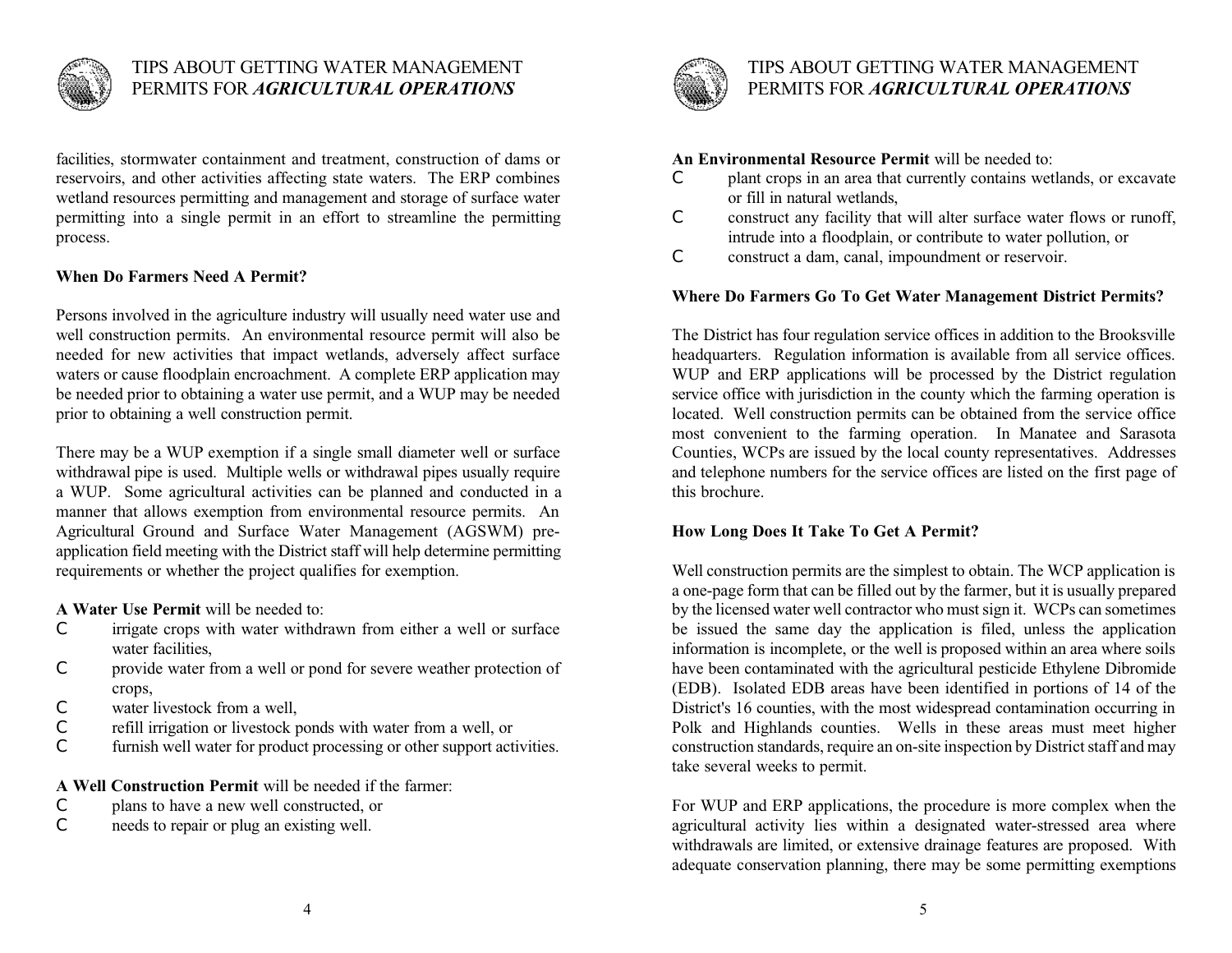

that apply to certain farming operations. The land owner and farmer can find out by arranging an AGSWM pre-application meeting with District engineers, hydrologists and environmental scientists. Some typical steps that can streamline the regulation process are as follows:

1. Schedule an AGSWM pre-application conference with District staff members from the regulation service office that handles permits in the county in which the agricultural operation is located. *It is strongly recommended that this meeting occur at the farming site before any construction begins.* District regulation staff can explain the kind of information that will be needed and identify any potential permitting complications. This can save the farmer time and money by preventing delays. At this meeting, AGSWM staff can also provide direction as to whether the farming activity may be eligible for an ERP agricultural exemption. Also, the operation may qualify for WUP "fast-track permitting," a streamlined permitting process that is reserved for small projects with few or no impacts to water resources.

2. Submit the permit application(s) to the regulation service office serving the county in which the project is located. The District then has 30 days to review it and ask for any necessary additional information. Afterward, the applicant has 30 days to answer the request for information.

3. Respond promptly with required information, if necessary. Additional information gathering is allowed to clarify specific issues, with another 30-day time clock for both parties. The application becomes complete on the date the final necessary information is received by the District. If the applicant does not meet these deadlines, the permit may be denied unless an extension is requested in writing before the 30-day deadline.

4. Once the application file is complete, the District is allowed up to 90 days to approve or deny a standard general permit or an individual permit. Typically, a decision is reached sooner. If the District fails to issue or deny the permit application within the deadline after the completion date, the permit is approved by default.

#### **What Information Will the Farmer Need To Provide?**



## TIPS ABOUT GETTING WATER MANAGEMENTPERMITS FOR *AGRICULTURAL OPERATIONS*

District staff will ask the applicant to provide information that helps them evaluate the permit application and its potential impacts on ground or surface water systems, to determine whether it meets permitting rules. The information needed varies according to the type and complexity of the proposed project. The following are general guidelines, along with a short explanation of the criteria used by the District to assess the application.

**Water Use Permits -** For a WUP, the farmer will be asked to provide information such as:

- Cthe quantity and source of the water requested,
- $\overline{C}$ the use for the water,
- Cthe property location and irrigated acreage,
- $\cap$  the location of the water source [i.e., the location of the well(s) (for groundwater) or point of diversion (for surface water)],
- Cwater conservation techniques that will be utilized, and
- $\overline{C}$ the status of any associated ERP regulation.

In evaluating the application, SWFWMD staff are required to determine whether the proposed water use:

- $\mathcal{C}$  is reasonable and beneficial as defined by Chapter 373.019 of the Florida Statutes,
- $\mathcal{C}$ will interfere with other water users in the vicinity,
- $\mathcal{C}$ will adversely affect the environment, and
- $\overline{C}$ is in the public interest.

It is important to note that restrictions on ground water use are in effect in the Eastern Tampa Bay/Southern Water Use Caution Area where water resources are severely stressed. This Most Impacted Area (MIA) was established to limit further withdrawals from the confined aquifers in this coastal area of south Hillsborough, Manatee and north Sarasota counties. Current status and details regarding water use in the MIA can be obtained by calling the regulation service office that handles permits in the county in which the agricultural operation is located.

NOTE: If the farming operation will use less than 500,000 gallons of water a day, the decision to approve or deny the permit will be made by District staff. If the operation will use 500,000 gallons or more of water a day, the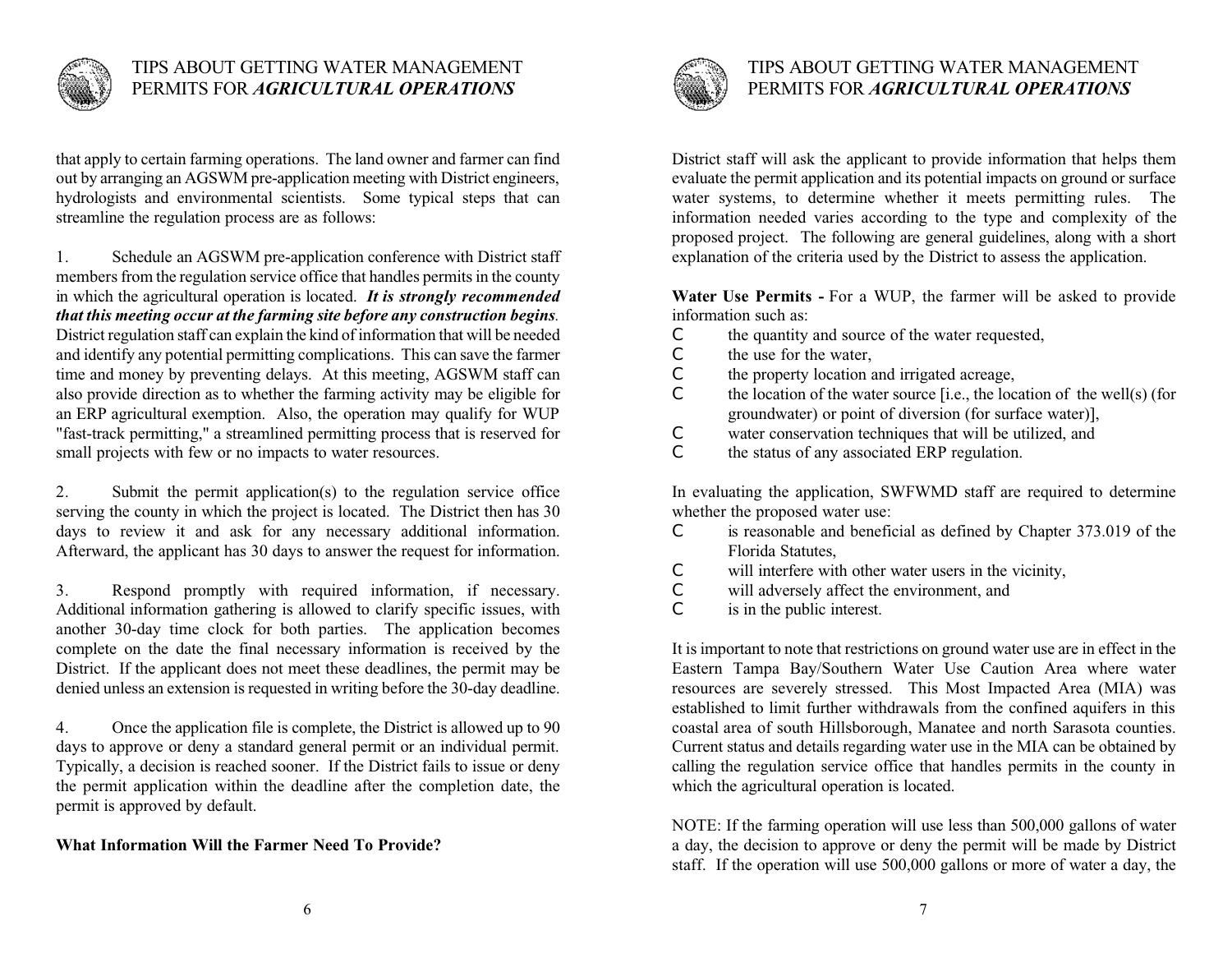

permit must be approved by the District Governing Board. Additional quantities of water above the daily permitted amount may be granted for emergency severe weather protection of some crops.

**Well Construction Permits** - For a WCP, the applicant or well driller must provide information such as:

- C the name and address of the person for whom the well is being constructed and the contractor who will be constructing the well,
- Cthe purpose of the well,
- Cthe location of the well,
- Cthe construction method that will be used to install the well, and
- Cwhether the well is associated with a WUP.

In some cases, very little District evaluation is needed for a well construction permit. The well driller must submit a completion report for the well within 30 days after the well has been constructed. WUP wells in water use caution areas that produce an annual average daily of 100,000 gallons or more must be metered to track the amounts withdrawn. Elsewhere, WUP wells that produce an annual average daily of 500,000 gallons or more must be metered.

**Environmental Resource Permits -** For an ERP or surface water permit, the farmer or applicant will be asked to provide information such as:

- Ca legal description of the land on which the work is planned,
- Crecent aerial photo maps and topographic surveys of the site,
- Cthe purpose and description of the work,
- $\overline{C}$  a master drainage plan showing the location of all water bodies, wetlands, water conveyances and control structures, and drainage basin boundaries,
- Cdesign and construction drawings of the stormwater system, and
- $\bigcap$  an assessment of potential adverse environmental impacts of the project.

In evaluating the application, District officials are required to weigh whether the proposed activity will:

- $\mathcal{C}$  adversely affect public health, safety and welfare or the property of others,
- Cadversely affect fish and wildlife,



## TIPS ABOUT GETTING WATER MANAGEMENTPERMITS FOR *AGRICULTURAL OPERATIONS*

- Cimpair navigation or surface water flows,
- Cadversely affect nearby fishing or recreational uses,
- $\cap$  increase the potential for flooding or discharge of pollutants, or adversely affect drainage and water levels, and
- $\mathcal{C}$ be effectively operated and maintained.

## **What About Permits and Regulation by Other Agencies?**

Water management District permits and regulation may not eliminate the need to obtain other required authorizations from federal, state and local agencies, or other special jurisdictions. District staff are willing to discuss this issue with agriculturistists and provide information when possible. Land owners should be especially aware of the provisions of the federal Food Security Act. Unless federal permitting is approved prior to construction, activities that affect any wetlands or threatened/endangered wildlife may jeopardize their eligibility for USDA benefits, such as, crop insurance, disaster payments, etc. Violations can cause ineligibility on the land owner's entire land holdings. Prior to any land use changes, please contact the local USDA-NRCS office to help delineate the wetlands and provide further assistance as to federal natural resources regulations.

## **Alternative Dispute Resolution Process**

If at any time during the permitting process the applicant believes that information requested by the District is unnecessary, unreasonable, or there are other complaints about the process, the applicant may seek relief through the District's Alternative Dispute Resolution (ADR) process.

This process involves first discussing the complaint with the local Manager of the District staff member handling the permit application. If that outcome is unsatisfactory, then the agriculturist should go see the Regulation Director of the service office processing the application. If the conflict is still unresolved, the applicant can speak with the District's Director of Technical Services or Deputy Executive Director for Resource Regulation in Brooksville. If the conflict still persists, the land owner also has the right to take the dispute to the District Executive Director, or to the Governing Board during a scheduled monthly meeting.